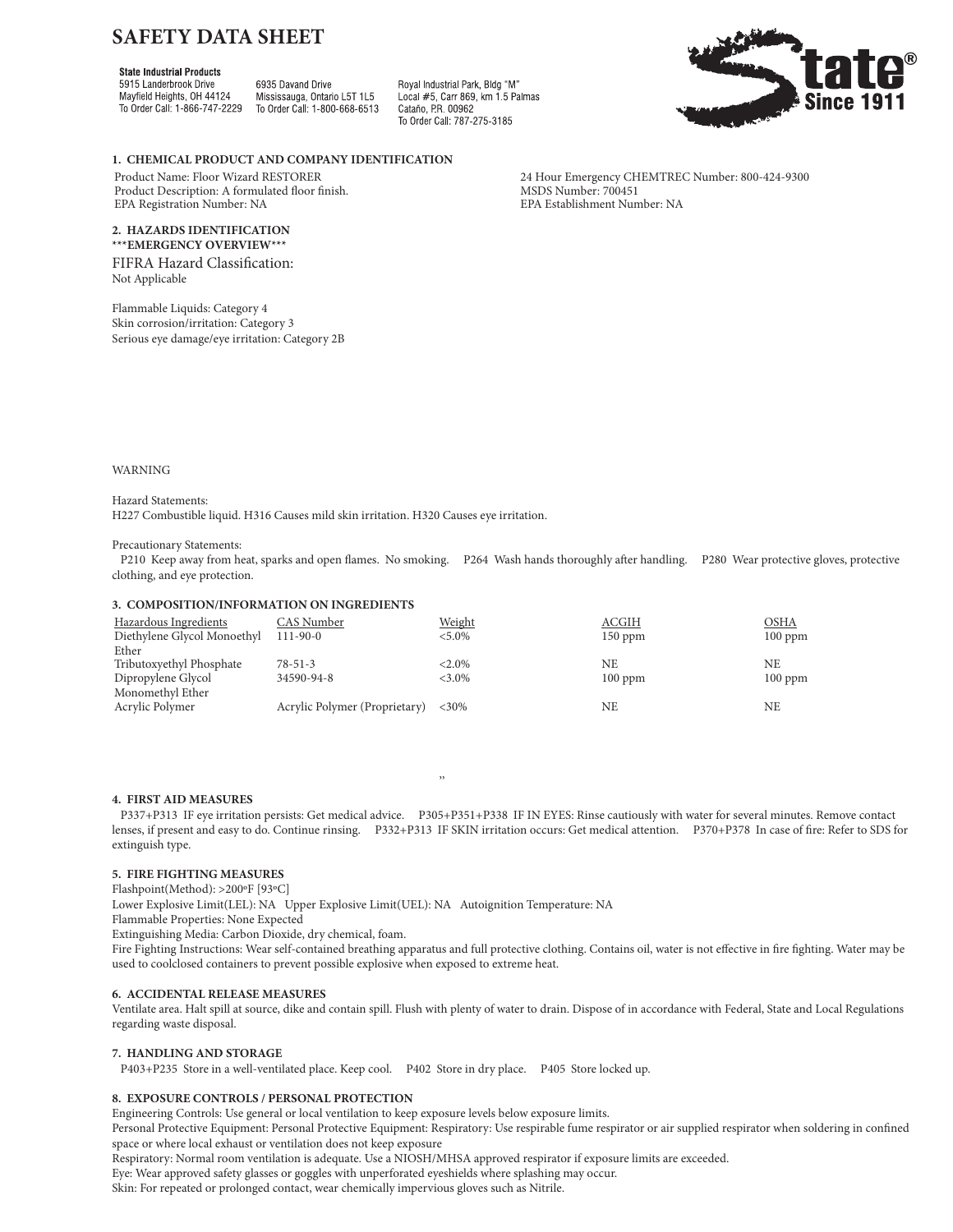Other: An emergency eyewash station or source of clean potable water should be available in case of accidental eye contact.

#### **9. PHYSICAL AND CHEMICAL PROPERTIE**S

Appearance: Milky White Chapter of Chapter and Controller Chapter of Chapter Chapter Odor: Mild.<br>
Physical State: Liquid. Chapter of Chapter of Chapter of Chapter of Chapter of Chapter of Chapter of Chapter o Physical State: Liquid.<br>
Physical State: Liquid.<br>
pH: 7.5 +/- 0.5 +/- 0.5 +/- 0.5 +/- 0.5 +/- 0.5 +/- 0.5 +/- 0.5 +/- 0.5 +/- 0.5 +/- 0.5 +/- 0.5 +/- 0.5 +/- 0 Solubility in Water: 100%<br>Boiling Point: >212 °F[100°C) Freezing Point: NA Melting Point: NA

#### **10. STABILITY AND REACTIVITY**

Stability: Stable Hazardous Polymerization: Will not occur. Conditions to Avoid: Do not mix with any other chemicals. Incompatibility: Acids, Oxidizers. Hazardous Decomposition Products: Carbon Dioxide, Carbon Monoxide,Oxides of Nitrogen.

#### **11. TOXICOLOGICAL INFORMATION**

This product contains no ingredient at 0.1% or greater that is listed as a human carcinogen.

Hazardous Ingredients CAS Number LD50 LC50 Diethylene Glycol Monoethyl Ether 111-90-0 8.69 g/kg (oral rat)<br>Tributoxyethyl Phosphate 78-51-3 > 5000 mg/kg (oral rat) Dipropylene Glycol Monomethyl Ether 34590-94-8 5430 mg/kg (oral rat) 10000 mg/l/96 hr (flathead minnow)<br>
Acrylic Polymer Acrylic Polymer (Proprietary) NE NE NE Acrylic Polymer (Proprietary)

 $11.2 \text{ mg/l}$ /96 hr (flathead minnow)

#### **12. ECOLOGICAL INFORMATION**

Do not discharge to natural waters. Advise authorities if product has entered or may enter sewers, watercourses or extensive land areas.

#### **13. DISPOSAL CONSIDERATIONS**

P501 Dispose of container in accordance with all Federal, State and Local Regulations regarding waste disposal.

#### **14. TRANSPORT INFORMATION**

DOT Shipping Data: Not Regulated Canadian TDG: Not Regulated For International Shipments by Air: NA For International Shipments by Vessel: NA

#### **15. REGULATORY INFORMATION**

TSCA: All ingredients in this product are listed or exempt from listing on the TSCA Chemical Inventory.

CEPA: All ingredients in this product are listed or exempt from listing on the Canadian DSL/NDSL.

Proposition 65: This product may contain trace amounts of the following chemicals that are known to the state of California to cause cancer, birth defects or other reproductive harm: Ethylene Glycol Monoethyl Ether 111-80-5 < 36 ppm

SARA 313: This product contains the following toxic chemicals subject to the reporting requirements of Section 313 of the Emergency Planning and Community Right-To-Know Act of 1986 (40CFR372): Glycol Ethers

VOC: <3%

HMIS RATING: HEALTH = 1 FLAMMABILITY = 1 REACTIVITY = 0 PPE = B

WHMIS RATING: Class D, Division 2B

### **16. OTHER INFORMATION**

NA = Not Available or Not Applicable NE = Not Established

Read and follow all label directions and precautions before using the product. This product is intended for industrial and institutional use only. NOT FOR HOUSEHOLD USE OR RESALE. KEEP OUT OF THE REACH OF CHILDREN. While we believe that the data contained herein is factual and the opinions expressed are those of qualified experts, the data are not to be taken as a warranty or representation for which the company assumes legal responsibility. They are offered solely for your consideration, investigation, and verification. Any use of these data and information must be determined by the user to be in accordance with applicable Federal, State, and Local Laws and regulations.

Prepared On: 12/18/2015 Replaces: 10/08/2013

Specific Gravity: 1.0229 +/- 0.005<br>VOC Content: <3%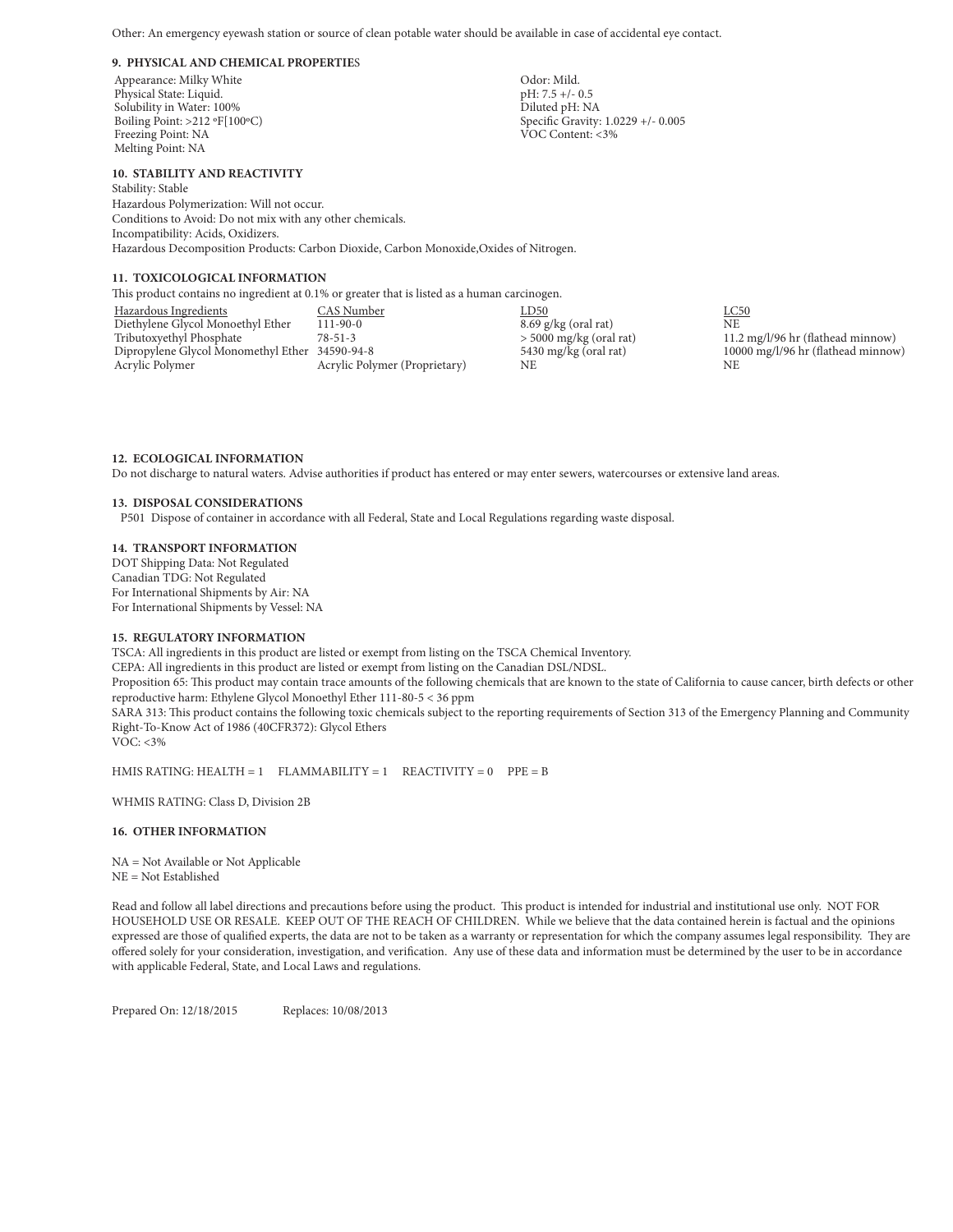# **FICHE SIGNALÉTIQUE DE SÉCURITÉ**

# **State Industrial Products**

5915 Landerbrook Drive Mayfield Heights, OH 44124 To Order Call: 1-866-747-2229

6935 Davand Drive Mississauga, Ontario L5T 1L5 To Order Call: 1-800-668-6513 Roval Industrial Park, Bldg "M" Local #5, Carr 869, km 1.5 Palmas Cataño PR 00962 To Order Call: 787-275-3185



**1. IDENTIFICATION DU PRODUIT CHIMIQUE ET DE LA SOCIÉTÉ**

Description du produit : produit de finition pour sol Numéro de la fiche signalétique de PA Establishment Number : NA<br>EPA Establishment Number : NA EPA Registration Number : NA

Nom du produit : Floor Wizard RESTORER Numéro d'urgence CHEMTREC 24 h/24 : 800-424-9300<br>Description du produit : produit de finition pour sol Numéro de la fiche signalétique de produit : 700451

**2. IDENTIFICATION DES DANGERS \*\*\*VUE GÉNÉRALE D'URGENCE\*\*\***

#### AVERTISSEMENT

Mention de danger:

H227 Combustible liquid. H316 Provoque une légère irritation de la peau. H320 Provoque une irritation des yeux/Lésions oculaires/irritation des yeux graves.

#### Conseils de prudence:

 P210 Tenir à l'écart de la chaleur, des étincelles, des flammes nues. Interdiction de fumer. P264 Se laver soigneusement la peau après manutention. P280 Porter des gants de protection, des vêtements de protection, une protection oculaire.

# **3. COMPOSITION/INFORMATION SUR LES INGRÉDIENTS**

| Ingrédients dangereux<br>Diéthylène glycol Monoethyl | Numéro CAS<br>$111-90-0$      | Poids<br>$< 5.0\%$ | ACGIH           | OSHA             |
|------------------------------------------------------|-------------------------------|--------------------|-----------------|------------------|
| Tributoxyéthyl-phosphate                             | $78 - 51 - 3$                 | $< 2.0\%$          | $150$ ppm<br>NE | $100$ ppm<br>NE. |
| Éther monométhylique du                              | 34590-94-8                    | $<3.0\%$           | $100$ ppm       | $100$ ppm        |
| dipropylèneglycol<br>Polymère Acrylique              | Acrylic Polymer (Proprietary) | ${<}30\%$          | NE              | NE.              |

,,

# **4. PREMIERS SOINS**

 P337+P313 Si l'irritation oculaire persiste: consulter un médecin. P305+P351+P338 EN CAS DE CONTACT AVEC LES YEUX: rincer avec précaution à l'eau pendant plusieurs minutes. Enlever les lentilles de contact si la victime en porte et si elles peuvent être facilement enlevées. Continuer à rincer. P332+P313 En cas d'irritation cutanée: consulter un médecin. P370+P378 En cas d'incendie: Reportez-vous à la SDS pour le type éteindre.

## **5. EN CAS D'INCENDIE**

Point d'éclair : >200ºF [93ºC]

Limite d'explosivité inférieure (LIE) : NA Limite d'explosivité supérieure (LSE) : NA

Température d'auto-inflammation : NA

Propriétés d'inflammabilité : aucune présumée

Moyens d'extinction : Dioxyde de carbone, poudre chimique, mousse extinctrice.

Lutte contre l'incendie : Porter un appareil respiratoire autonome et une tenue protectrice intégrale. Contient de l'huile, l'eau n'est pas un moyen d'extinction efficace. Utiliser de l'eau pour rafraîchir les récipients hermétiques exposés à une chaleur extrême pour écarter les risques d'explosion.

# **6. ÉMISSIONS ACCIDENTELLES**

Ventiler la zone. Interrompre le déversement à la source, l'endiguer et le contenir. Évacuer à grande eau. Éliminer conformément aux réglementations fédérale, provinciale et locale en vigueuren matière d'élimination des déchets

#### **7. MANIPULATION ET CONSERVATION**

P403+P235 Entreposer dans un endroit bien ventilé. Garder au frais. P402 Stocker dans un endroit sec. P405 Entreposer dans un endroit verrouillé.

### **8. EXPOSITION/PROTECTION INDIVIDUELLE**

Moyens techniques : Assurer une ventilation forcée adéquate pour maintenir l'exposition en deçà de la valeur limite d'exposition.

Équipement de protection individuelle : Équipement de protection individuelle : Équipement de protection individuelle : respiratoire : Utiliser un appareil respiratoire pour vapeurs inahalables ou un appareil respiratoire à adduction d'air pour souder dans les espaces fermés ou dans les endroits où l'aspiration ou la ventilation locales ne suffisent pas à maintenir l'exposition en dessous de son seuil limite admissible.

Respiratoire : La ventilation normale est suffisante. Si les limites d'exposition sont dépassées, utiliser un appareil respiratoire agréé NIOSH/MSHA. Oculaire : Porter des lunettes de protection homologuées munies d'écrans latéraux non perforés.

Cutanée : En cas de contact répété ou prolongé, porter des gants de protection chimique.

Autre : Un bassin oculaire d'urgence ou une source d'eau potable propre devrait être prêt à être utilisé en cas de contact oculaire accidentel.

# **9. PROPRIÉTÉS PHYSIQUES ET CH IMIQUES**

Aspect : Blanc laiteux Odeur : Doux

État de la matière : Liquide Concentrer pH : 7.5 +/- 0.5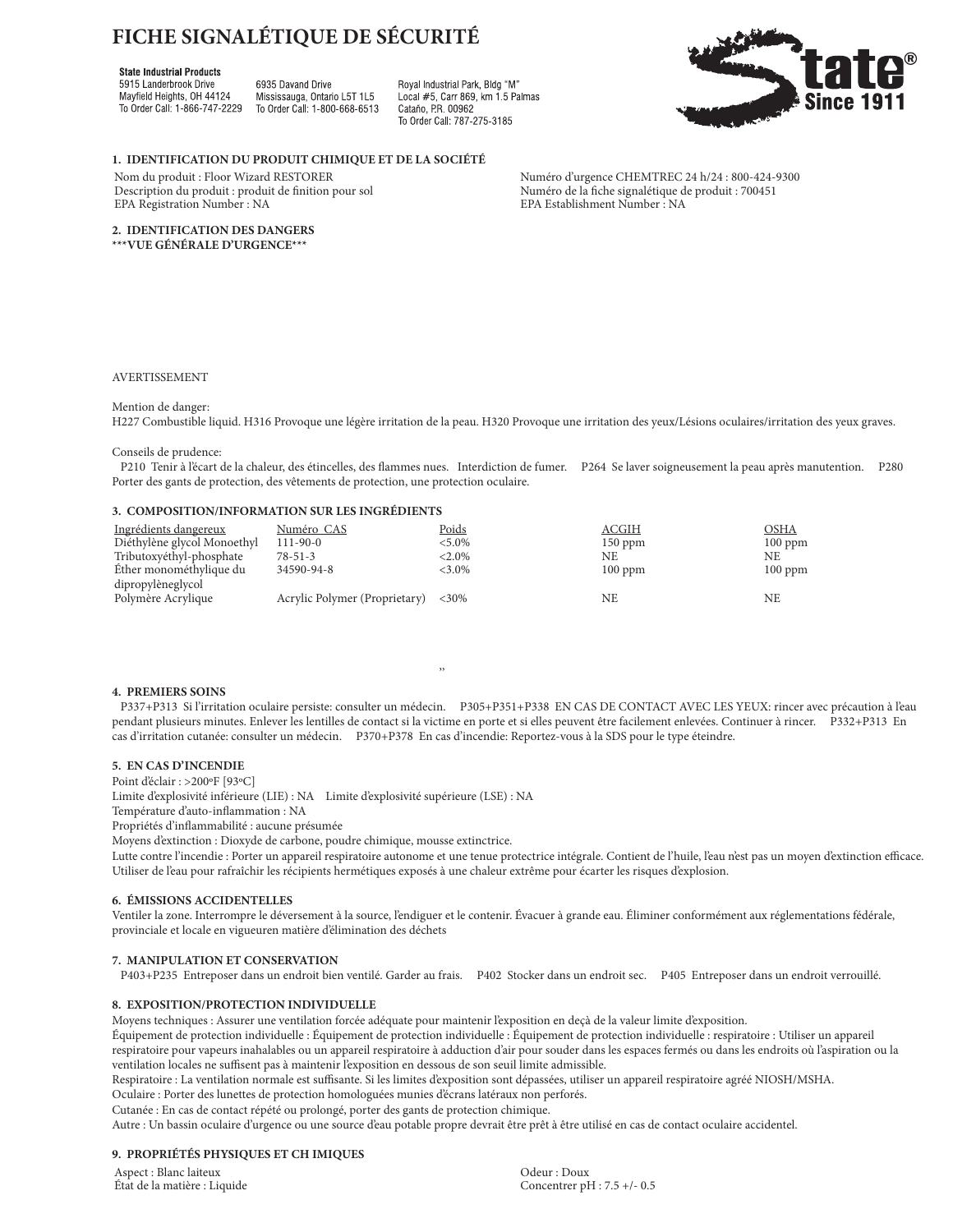$Densité : 8.4 lbs/gal. [1.01 kg/L]$ Point de congélation/fusion : NA / NA

# **10. STABILITÉ ET RÉACTIVITÉ**

Stabilité : Stable Polymérisation dangereuse : Ne se produira pas. Conditions à éviter : Ne pas mélanger avec d'autres produits chimiques. Incompatibilité : Acides, oxydants. Produits de décomposition dangereuse : Dioxyde de carbone, monoxyde de carbone, oxydes d'azote.

#### **11. INFORMATIONS TOXICOLOGIQUES**

Ce produit ne contient aucun ingrédient déclaré cancérogène humain à des teneurs supérieures ou égales à 0,1 %.

| Ingrédients dangereux          | Numéro CAS                    | LD50                      | $_{\text{LC}50}$                   |
|--------------------------------|-------------------------------|---------------------------|------------------------------------|
| Diéthylène glycol Monoethyl    | $111 - 90 - 0$                | $8.69$ g/kg (oral rat)    | NE                                 |
| Tributoxyéthyl-phosphate       | $78 - 51 - 3$                 | $>$ 5000 mg/kg (oral rat) | 11.2 mg/l/96 hr (flathead minnow)  |
| Éther monométhylique du dipro- | 34590-94-8                    | 5430 mg/kg (oral rat)     | 10000 mg/l/96 hr (flathead minnow) |
| pylèneglycol                   |                               |                           |                                    |
| Polymère Acrylique             | Acrylic Polymer (Proprietary) | NE                        | NE                                 |

## **12. INFORMATIONS ÉCOLOGIQUES**

Ne pas vidanger dans les eaux naturelles. Aviser les autorités si le produit a pénétré ou peut pénétrer des égouts, des cours d'eau ou des zones de terrains étendus.

#### **13. DESTRUCTION**

P501 Éliminer le contenant conformément à tous les règlements fédéraux, d'État et locales en matière d'élimination des déchets.

#### **14. TRANSPORT**

INFORMATION DE TRANSPORT D.O.T. : non réglementé. TMD AU CANADA : non réglementé. Pour les expéditions internationales par Air : NA Pour les expéditions internationales par Vessel : NA

#### **15. INFORMATIONs RÉGLEMENTAIRES**

TSCA : Tous les ingrédients contenus dans ce produit figurent ou sont exempts de figurer sur l'inventaire du TSCA.

CEPA : Tous les ingrédients contenus dans ce produit figurent ou sont exempts de figurer sur la LIS et la LES (Canada).

Proposition 65 : Ce produit peut contenir des traces de ce qui suit des produits chimiques qui sont connus de l'état de Californie pour causer le cancer, des malformations congénitales ou d'autres anomalies de la reproduction: l'éthylène glycol éther 111-80-5 Monoethyl <36 ppm SARA 313 : Ce produit contient les substances chimiques suivantes devant être déclarées aux termes de la section 313 de la loi Emergency Planning and Community Right-To-Know Act de 1986 (40CFR372) :Éthers glycoliques < 0,50 %

CLASSIFICATION HMIS : SANTÉ = 1 INFLAMMABILITÉ = 1 RÉACTIVITÉ = 0 EPS = B

CLASSIFICATION SIMDUT : Classe D, Division 2B

#### **16. AUTRES INFORMATIONS**

néant = Non disponible ou sans objet n.e. = Non établi

Lire et suivre toutes les instructions et les précautions d'emploi figurant sur l'étiquette avant d'utiliser le produit. Ces produits sont réservés uniquement à l'usage industriel et par les collectivités. CES PRODUITS NE SONT PAS DESTINÉS À L'USAGE DOMESTIQUE OU À LA REVENTE. GARDER HORS DE LA PORTÉE DES ENFANTS. Bien qu'à notre avis les informations énoncées ci-dessus soient réelles et que le jugement exprimé soit celui d'experts qualifiés, elles ne doivent pas être considérées comme une garantie ou une déclaration pour lesquelles la société assume une responsabilité légale. Ces informations sont données uniquement pour examen, investigation et vérification. L'utilisation des ces informations doit être déterminée par l'utilisateur conformément à la réglementation et à la loi fédérales, d'État et régionales applicables.

INFORMATIONS SUR LA SANTÉ ET LA SÉCURITÉ : (216) 861-7114

Date de Préparation: 12/18/2015 Remplace : 10/08/2013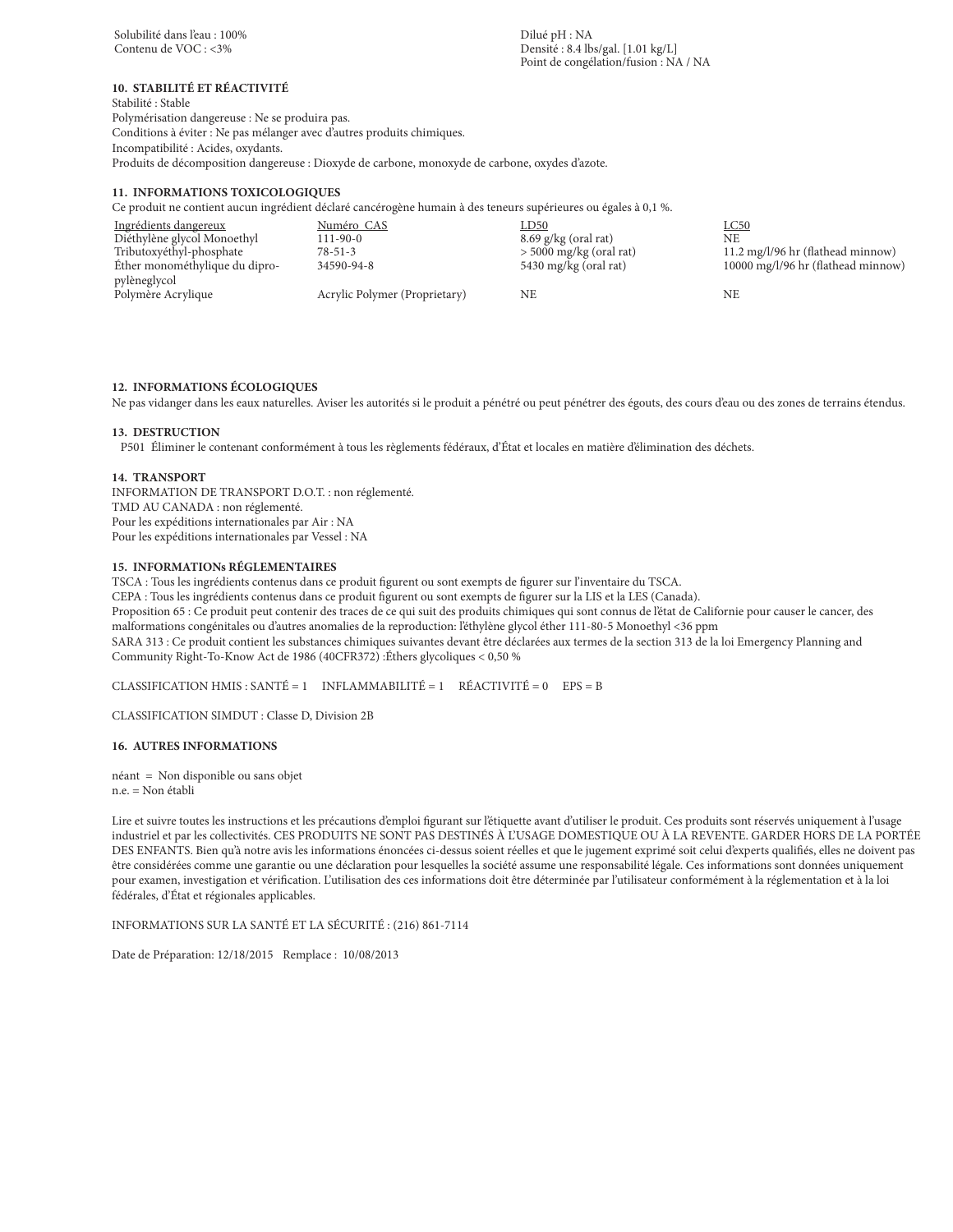# **PLANILLA DE DATOS DE SEGURIDAD**

## **State Industrial Products**

5915 Landerbrook Drive Mayfield Heights, OH 44124 To Order Call: 1-866-747-2229

6935 Davand Drive Mississauga, Ontario L5T 1L5 To Order Call: 1-800-668-6513 Royal Industrial Park, Bldg "M" Local #5, Carr 869, km 1.5 Palmas Cataño PR 00962 To Order Call: 787-275-3185



# **1. PRODUCTO QUÍMICO Y DATOS DE LA COMPAÑÍA**

Nombre del producto: Floor Wizard RESTORER Núm. CHEMTREC las 24 horas: 800-424-9300<br>Descripción del producto: Acabado sellador para pisos. Número MSDS: 700451 Descripción del producto: Acabado sellador para pisos.<br>
EPA Registration Number: NA BEA Establishment Number: NA EPA Registration Number: NA

#### **2. ENUMERACIÓN DE PELIGROS**

**\*\*\*DESCRIPCIÓN GENERAL DE LAS SITUACIONES DE EMERGENCIA\*\*\***

#### ADVERTENCIA

H227 Líquido Combustible. H316 Causa leve corrosión/irritación en la piel. H320 Causa irritacion en los ojos/Serio daño en los ojos/irritación en los ojos.

 P210 Mantener alejado del calor, chispas, llama abierta. —No fumar. P264 Lavar la piel meticulosamente después de la manipulación. P280 Llevar guantes protectores, ropa protectora, protección en los ojos.

# **3. COMPOSICIÓN/INFORMACIÓN SOBRE LOS COMPONENTES**

| Componentes peligrosos         | Número CAS                    | <u>Peso</u> | ACGIH     | OSHA      |
|--------------------------------|-------------------------------|-------------|-----------|-----------|
| Dietileno glicol monoetil éter | $111-90-0$                    | $< 5.0\%$   | $150$ ppm | $100$ ppm |
| Fosfato de tributoxietilo      | $78 - 51 - 3$                 | $< 2.0\%$   | NE        | NE.       |
| Dipropilenglicol monometil     | 34590-94-8                    | $<3.0\%$    | $100$ ppm | $100$ ppm |
| éter<br>Polímero De acrílico   | Acrylic Polymer (Proprietary) | ${<}30\%$   | NE        | NF.       |

,,

#### **4. MEDIDAS DE PRIMEROS AUXILIOS**

 P337+P313 Si persiste la irritación ocular: Consultar a un médico. P305+P351+P338 EN CASO DE CONTACTO CON LOS OJOS: Aclarar cuidadosamente con agua durante varios minutos. Quitar las lentes de contacto, si lleva y resulta fácil. Seguir aclarando. P332+P313 En caso de irritación cutánea: Consultar a un médico. P370+P378 En caso de incendio: Consultar SDS para el tipo de extintor.

# **5. MEDIDAS PARA COMBATIR INCENDIOS**

Pto. inflamabilidad: >200ºF [93ºC]

Límite explosivo inferior (LEL): NA Límite explosivo superior (UEL): NA Temperatura de autoignición: NA

Inflamabilidad: No se espera ninguna.

Medio extinguidor: Dióxido de carbono, productos químicos en polvo, espuma.

Instrucciones para combatir el fuego: Use un aparato autónomo para respirar e indumentaria de protección. Por contener aceite, el agua no resultará eficaz para combatir incendios.Puede usarse agua para enfriar los recipientes cerrados y evitar una posible explosión si éstos estuvieran expuestos a calor extremo.

#### **6. MEDIDAS EN CASO DE DERRAME ACCIDENTAL**

Ventile el área. Coloque una barrera física y contenga el derrame en el propio sitio de origen. Limpie el derrame con agua en abundancia y vierta todo por el drenaje. Obedezca todos losreglamentos federales, estatales y locales relativos a la disposición final de residuos.

#### **7. MANIPULACIÓN Y ALMACENAMIENTO**

P403+P235 Almacenar en un lugar bien ventilado. Mantener fresco. P402 Almacenar en un lugar seco. P405 Almacenar bajo llave.

# **8. CONTROL DE EXPOSICIÓN/PROTECCIÓN PERSONAL**

Controles de ingeniería: Proveer suficiente ventilación mecánica para mantener la exposición por debajo del límite de concentración máxima (Threshold Limit Value, TLV).

Equipo de protección personal: Equipo de protección personal: Equipo de protección personal: Respiratorio: Cuando suelde en recintos pequeños o cuando la ventilación local no mantenga la exposición por debajo del TLV, utilice una mascarilla que proteja contra las emanaciones o un respirador con suministro de oxígeno.

Respiratorio: Si el límite de exposición en el lugar de trabajo es excedido, se aconseja el uso de un respirador de aire ante la ausencia de control ambiental. Ojos: Use gafas protectoras o gafas con protección lateral sin perforaciones aprobadas.

Piel: Si el contacto fuera prolongado o repetido, use guantes resistentes a productos químicos.

Otros: Una estación de lavaojos de emergencia o una fuente de agua potable limpia debe estar disponible en caso de contacto accidental con los ojos.

#### **9. PROPIEDADES FÍSICAS Y QUÍMICAS**

Aspecto: Blanco Lechoso Olor: Leve Estado de agregación: Líquido de agregación: Líquido de agregación: Concentrarse pH: NA concentrarse pH: 7.5 +/-- 0.5 +/-- 0.5 +/-- 0.5 +/-- 0.5 +/-- 0.5 +/-- 0.5 +/-- 0.5 +/-- 0.5 +/-- 0.5 +/-- 0.5 +/-- 0.5 +/-- 0.5 +/-- Solubilidad en agua: 100%<br>Contenido de VOC: <3%

Peso específico: 1.0229 +/- 0.005 Punto de congelación/fusión: NA / NA